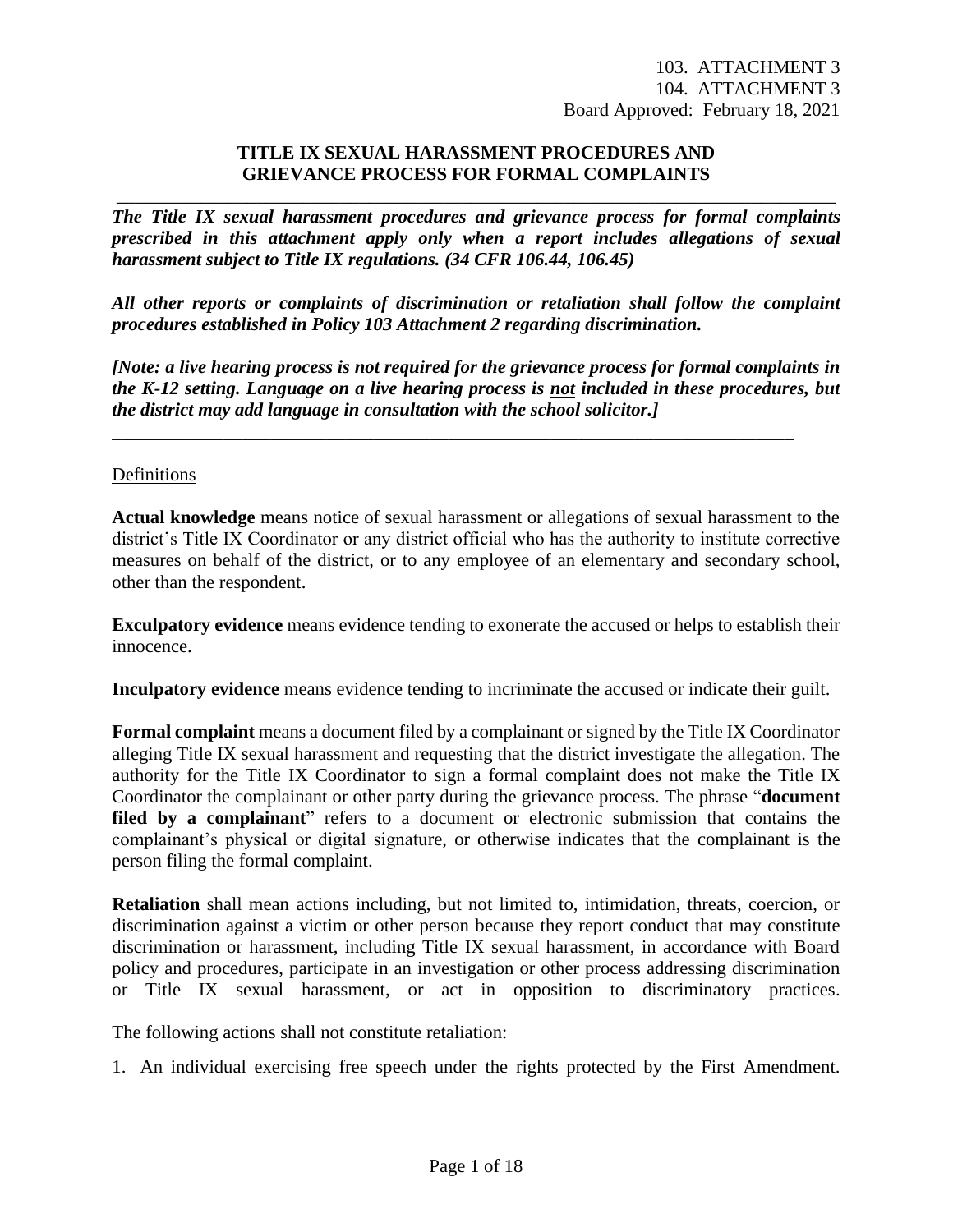2. The assignment of consequences consistent with Board policy and the Code of Student Conduct when an individual knowingly makes a materially false statement in bad faith in an investigation. The fact that the charges of discrimination were unfounded or unsubstantiated shall not be the sole reason to conclude that any party made a materially false statement in bad faith.

**Supportive measures** mean nondisciplinary, nonpunitive individualized services offered as appropriate, as reasonably available, and without fee or charge to the complainant or the respondent before or after the filing of a formal complaint or where no formal complaint has been filed.

Supportive measures shall be designed to restore or preserve equal access to the education program or activity without unreasonably burdening the other party, including measures designed to protect the safety of all parties or the educational environment, or to deter sexual harassment. Supportive measures may include, but are not limited to:

- 1. Counseling.
- 2. Extensions of deadlines or other course-related adjustments.
- 3. Modifications of work or class schedules.
- 4. Campus escort services.
- 5. Mutual restrictions on contact between the parties.
- 6. Changes in work or housing locations.
- 7. Leaves of absence.
- 8. Increased security.
- 9. Monitoring of certain areas of the campus.
- 10. Assistance from domestic violence or rape crisis programs.

11. Assistance from community health resources including counseling resources.

**Supportive measures** may also include assessments or evaluations to determine eligibility for special education or related services, or the need to review an Individualized Education Program (IEP) or Section 504 Service Agreement based on a student's behavior. This could include, but is not limited to, a manifestation determination or functional behavioral assessment (FBA), in accordance with applicable law, regulations or Board policy. (Pol. 103.1, 113, 113.1, 113.2, 113.3)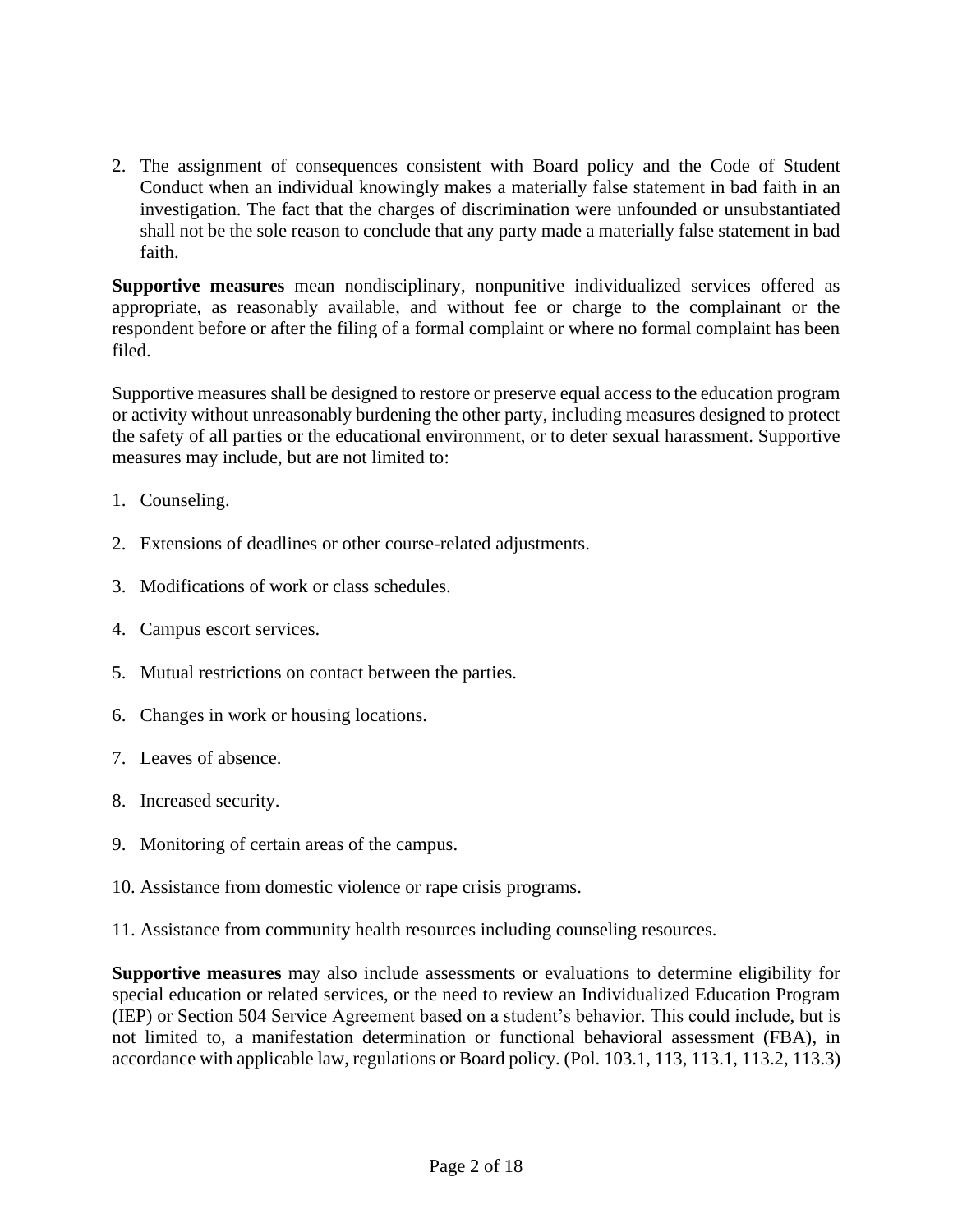**Title IX sexual harassment** means conduct on the basis of sex that satisfies one or more of the following:

- 1. A district employee conditioning the provision of an aid, benefit, or district service on an individual's participation in unwelcome sexual conduct, commonly referred to as *quid pro quo sexual harassment*.
- 2. Unwelcome conduct determined by a reasonable person to be so severe, pervasive and objectively offensive that it effectively denies a person equal access to a district education program or activity.
- 3. Sexual assault, dating violence, domestic violence or stalking.
	- a. **Dating Violence** means violence committed by a person who is or has been in a social relationship of a romantic or intimate nature with the victim and where the existence of such a relationship is determined by the following factors:
		- 1) Length of relationship.
		- 2) Type of relationship.
		- 3) Frequency of interaction between the persons involved in the relationship.
	- b. **Domestic violence** includes felony or misdemeanor crimes of violence committed by a current or former spouse or intimate partner of the victim, by a person with whom the victim shares a child in common, by a person who is cohabitating with or has cohabitated with the victim as a spouse or intimate partner, by a person similarly situated to a spouse of the victim under the domestic or family violence laws of the jurisdiction receiving federal funding, or by any other person against an adult or youth victim who is protected from that person's acts under the domestic or family violence laws of the jurisdiction.
	- c. **Sexual assault** means an offense classified as a forcible or nonforcible sex offense under the uniform crime reporting system of the Federal Bureau of Investigation.
	- d. **Stalking,** under Title IX means stalking on the basis of sex, for example when the stalker desires to date a victim. Stalking means engaging in a course of conduct directed at a specific person that would cause a reasonable person to either:
		- 1) Fear for their safety or the safety of others.
		- 2) Suffer substantial emotional distress.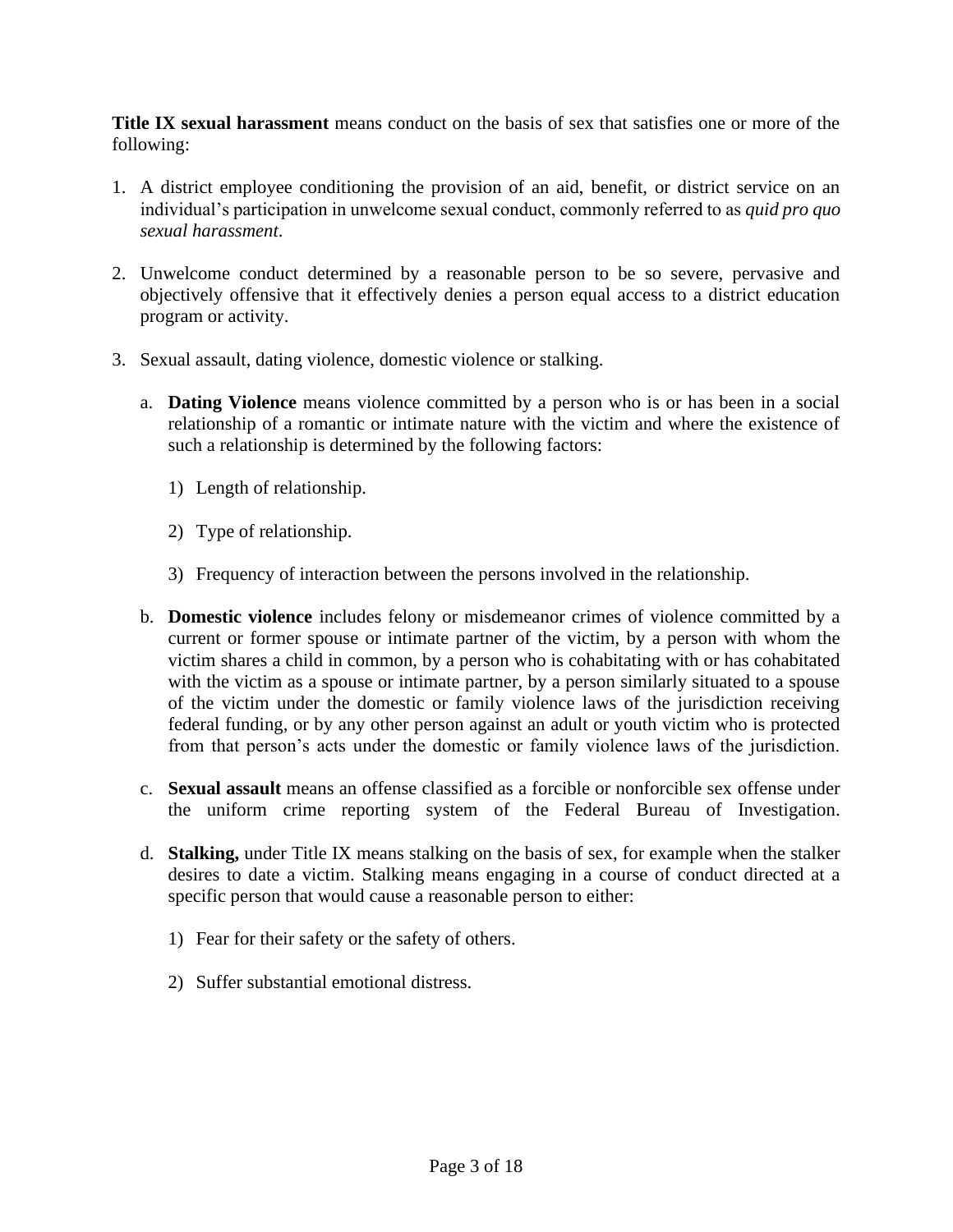Such conduct must have taken place during a district education program or activity and against a person in the United States to qualify as sexual harassment subject to Title IX regulations. An **education program or activity** includes the locations, events or circumstances over which the district exercises substantial control over both the respondent and the context in which the harassment occurs.

# **TITLE IX SEXUAL HARASSMENT PROCEDURES**

## General Response – (with or without a formal complaint)

Any person, whether the alleged victim or not, may report Title IX sexual harassment using the Discrimination/Sexual Harassment/Bullying/Hazing/Dating Violence/Retaliation Report Form or by making a general report verbally or in writing to the building principal, or by using the contact information listed for the Title IX Coordinator, or by any other means that results in the Title IX Coordinator receiving the person's verbal or written report. Upon receipt of a report, school staff shall immediately notify the building principal.

A report may be made at any time, including during nonbusiness hours. Verbal reports shall be documented by the Title IX Coordinator or employee receiving the report using the Discrimination/Sexual Harassment/Bullying/Hazing/Dating Violence/Retaliation Report Form, and these procedures shall be implemented appropriately.

District staff who become aware of bullying, hazing, harassment or other discrimination affecting a student or staff member shall promptly report it to the building principal.

Parents/Guardians of students have the right to act on behalf of the complainant, the respondent, or other individual at any time.

When the district has actual knowledge of Title IX sexual harassment, the district is required to respond promptly and in a manner that is not deliberately indifferent, meaning not clearly unreasonable in light of the known circumstances.

All sexual harassment reports and complaints received by the building principal shall be promptly directed to the Title IX Coordinator, in accordance with Board policy. The Title IX Coordinator shall use the Discrimination/Sexual Harassment/Bullying/Hazing/Dating Violence/Retaliation Report Form to gather additional information from the reporter and/or other parties identified in the report, to determine if the allegations meet the definition and parameters for Title IX sexual harassment.

The Title IX Coordinator shall promptly contact the complainant regarding the report to gather additional information as necessary, and to discuss the availability of supportive measures. The Title IX Coordinator shall consider the complainant's wishes with respect to supportive measures.

The Title IX Coordinator shall initially assess whether the reported conduct: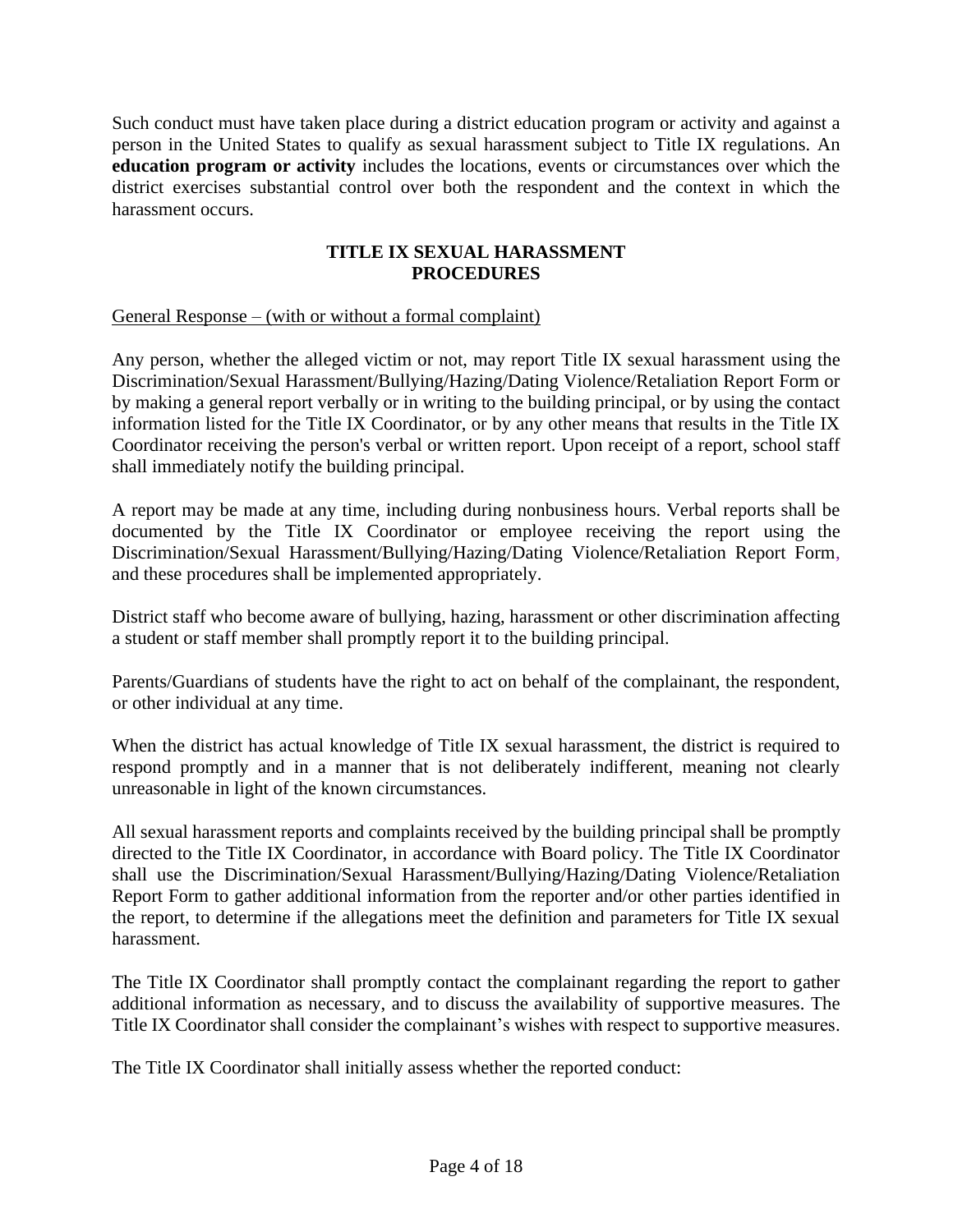- 1. Meets the definition of Title IX sexual harassment.
- 2. Occurred in a district program or activity under the control of the district and against a person in the United States.
- 3. Involves other Board policies or the Code of Student Conduct.
- 4. Indicates, based on an individualized safety and risk analysis, that there is an immediate threat to the physical health or safety of an individual.
- 5. Involves a student identified as a student with a disability under the Individuals with Disabilities Education Act or Section 504 of the Rehabilitation Act. (Pol. 103.1, 113)

If the result of this initial assessment determines that none of the allegations fall within the scope of Title IX sexual harassment, but the matter merits review and possible action under the Code of Student Conduct and other Board policies or Attachment 2 addressing Discrimination Complaints, then the Title IX Coordinator shall redirect the report to the appropriate administrator to address the allegations. (Pol. 103, 103.1, 113.1, 218, 247, 249, 252, 317, 317.1)

If the result of the initial assessment determines that the allegations may constitute Title IX sexual harassment, the Title IX Coordinator shall promptly explain to the complainant the process for filing a formal complaint and inform the complainant of the continued availability of supportive measures with or without the filing of a formal complaint.

The Title IX Coordinator shall contact the parents/guardians and provide them with information regarding the report and Title IX sexual harassment procedures and grievance process for formal complaints.

If the complainant, school staff or others with professional knowledge relating to the complainant's health and well-being indicate that notifying the parents/guardians could cause serious harm to the health or well-being of the complainant or other person(s), the Title IX Coordinator will determine, in consultation with such individuals and upon advice of legal counsel, whether to withhold or delay notification of the report from the complainant's parents/guardians.

The Title IX Coordinator shall also determine what supportive measures may be offered to the respondent.

If either party is an identified student with a disability, or thought to be disabled, the Title IX Coordinator shall contact the Director of Special Education to coordinate the required actions in accordance with Board policy. (Pol. 113, 113.1, 113.2, 113.3)

Confidentiality regarding the supportive measures offered and the identity of the following individuals shall be maintained, except as may be permitted by law or regulations relating to the conduct of any investigation: (20 U.S.C. Sec. 1232g; 34 CFR Parts 99, 106; Pol. 113.4, 216)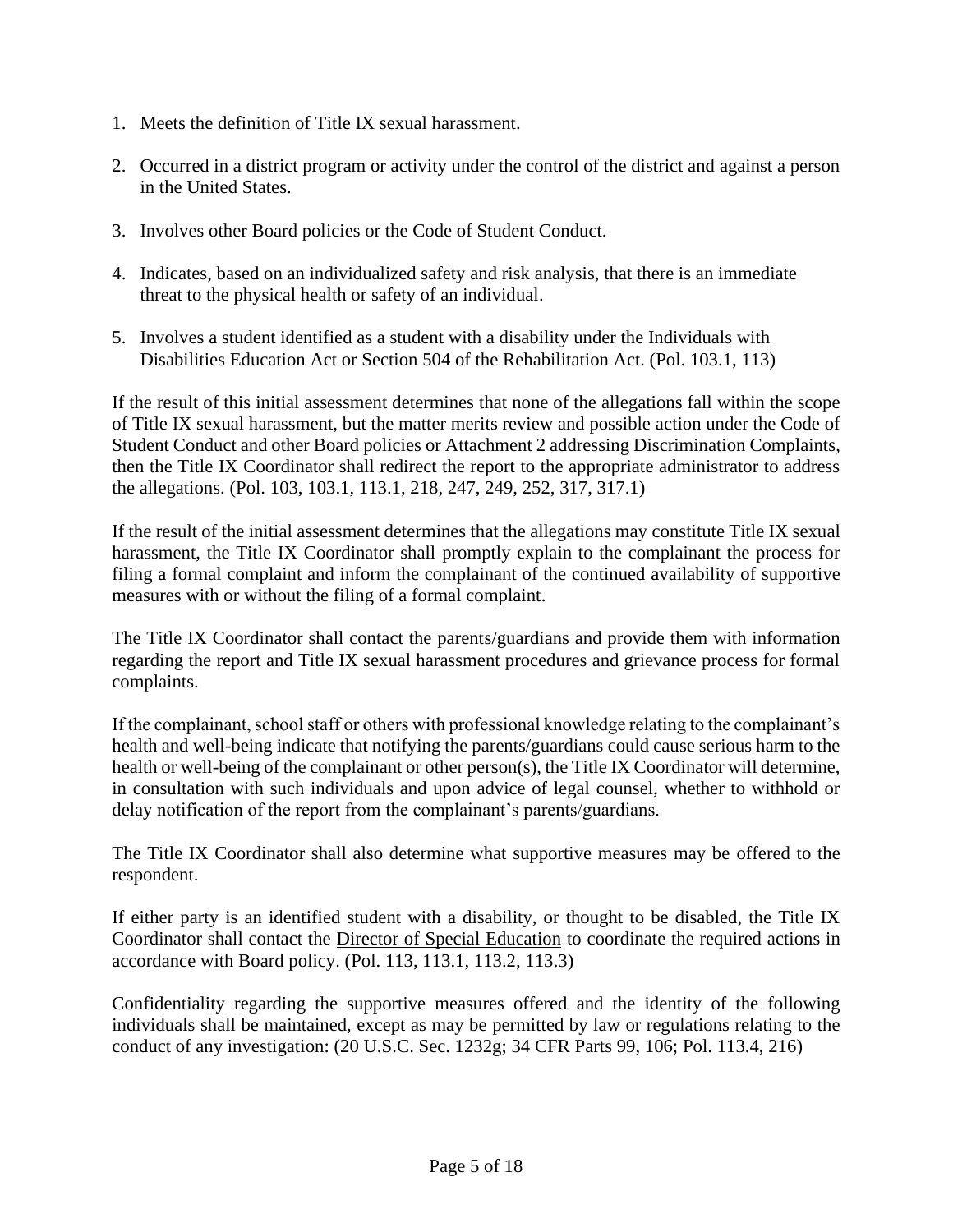- 1. Individuals making a report or formal complaint.
- 2. Complainant(s).
- 3. Respondent(s).
- 4. Witnesses.

The district shall treat complainants and respondents equitably by:

- 1. Offering supportive measures to the complainant and may offer such measures to the respondent.
- 2. Following the grievance process for formal complaints before imposing disciplinary sanctions or other actions that are not supportive measures on the respondent.

# *Disciplinary Procedures When Reports Allege Title IX Sexual Harassment -*

When reports allege Title IX sexual harassment, disciplinary sanctions may not be imposed until the completion of the grievance process for formal complaints. The district shall presume that the respondent is not responsible for the alleged conduct until a determination has been made at the completion of the grievance process for formal complaints.

When an emergency removal, as described below, is warranted to address an immediate threat to the physical health or safety of an individual, and it is not feasible to continue educational services remotely or in an alternative setting, the normal procedures for suspension and expulsion shall be conducted to accomplish the removal, including specific provisions to address a student with a disability where applicable. (Pol. 113.1, 113.2, 113.3, 233)

When an emergency removal is not required, disciplinary sanctions will be considered in the course of the Title IX grievance process for formal complaints. Following the issuance of the written determination and any applicable appeal, any disciplinary action specified in the written determination or appeal decision shall be implemented in accordance with the normal procedures for suspensions, expulsions or other disciplinary actions, including specific provisions to address a student with a disability where applicable. (Pol. 113.1, 113.2, 218, 233)

# *Supportive Measures -*

All supportive measures provided by the district shall remain confidential, to the extent that maintaining such confidentiality would not impair the ability of the district to provide the supportive measures. (34 CFR 106.44)

When any party is an identified student with a disability, or thought to be a student with a disability, the Title IX Coordinator shall notify the Director of Special Education and coordinate to determine whether additional steps must be taken as supportive measures for the party while the Title IX procedures are implemented. Such measures may include, but are not limited to, conducting a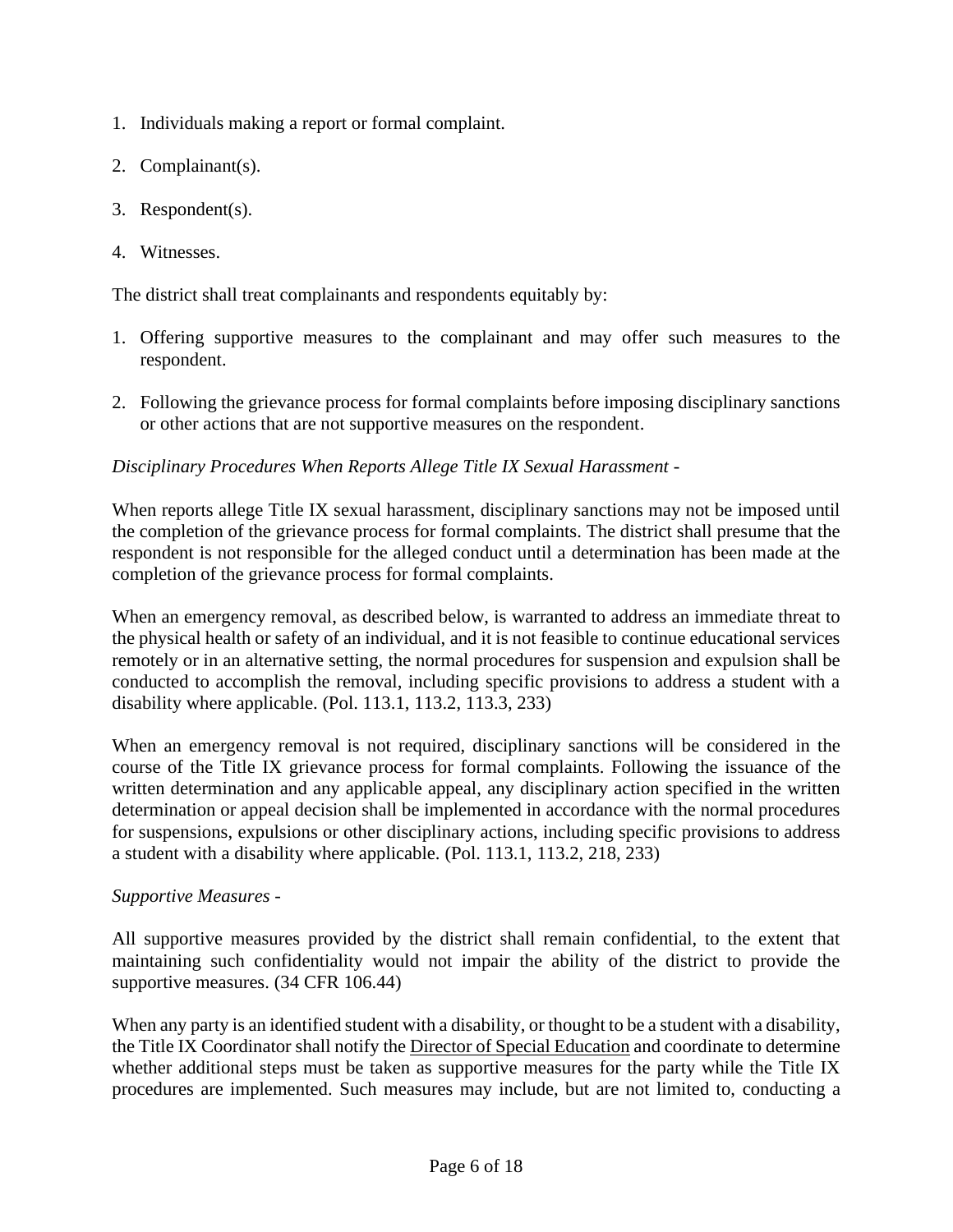manifestation determination, FBA or other assessment or evaluation, in accordance with applicable law, regulations or Board policy. FBAs must be conducted when a student's behavior interferes with the student's learning or the learning of others and information is necessary to provide appropriate educational programming, and when a student's behavior violates the Code of Student Conduct and is determined to be a manifestation of a student's disability. (Pol. 113, 113.1, 113.2, 113.3)

## *Reasonable Accommodations –*

Throughout the Title IX sexual harassment procedures, the district shall make reasonable accommodations for identified physical and intellectual impairments that constitute disabilities for any party, and address barriers being experienced by disadvantaged students such as English learners and homeless students, consistent with the requirements of federal and state laws and regulations and Board policy. (Pol. 103.1, 113, 138, 251, 832)

### *Emergency Removal –*

If the district has determined, based on an individualized safety and risk analysis, that there is an immediate threat to the physical health or safety of any student or other individual due to the allegations of Title IX sexual harassment, the respondent may be removed from the district's education program or activity or moved to an alternative setting, consistent with all rights under federal and state laws and regulations, and Board policy, including but not limited to the Individuals with Disabilities Education Act, Section 504 of the Rehabilitation Act and the Americans with Disabilities Act. If the respondent is an identified student with a disability, or thought to be disabled, the Title IX Coordinator shall contact the Director of Special Education to coordinate the required actions in accordance with Board policy. The respondent shall be provided with notice and provided an opportunity for due process, in accordance with law, regulations and Board policy. When expulsion is necessary because continuation of educational services is not feasible, the Board's written adjudication of expulsion shall address the pending Title IX process and the impact of the outcome of the Title IX process on a student's emergency removal status. (20 U.S.C. Sec. 1400 et seq. ; 29 U.S.C. Sec. 794 ; 42 U.S.C. Sec. 12101 et seq. ; 34 CFR 106.44 ; Pol. 103.1, 113.1, 233)

# *Administrative Leave -*

When an employee, based on an individualized safety and risk analysis, poses an immediate threat to the health or safety of any student or other individual, the employee may be removed on an emergency basis*.*

An accused nonstudent district employee may be placed on administrative leave during the pendency of the grievance process for formal complaints, consistent with all rights under Section 504 of the Rehabilitation Act and the Americans with Disabilities Act, and in accordance with state law and regulations, Board policy and an applicable collective bargaining agreement or individual contract. (29 U.S.C. Sec. 794, 42 U.S.C. Sec. 12101 et seq., 34 CFR 106.44, Pol. 317)

### *Required Reporting Under Other Policies -*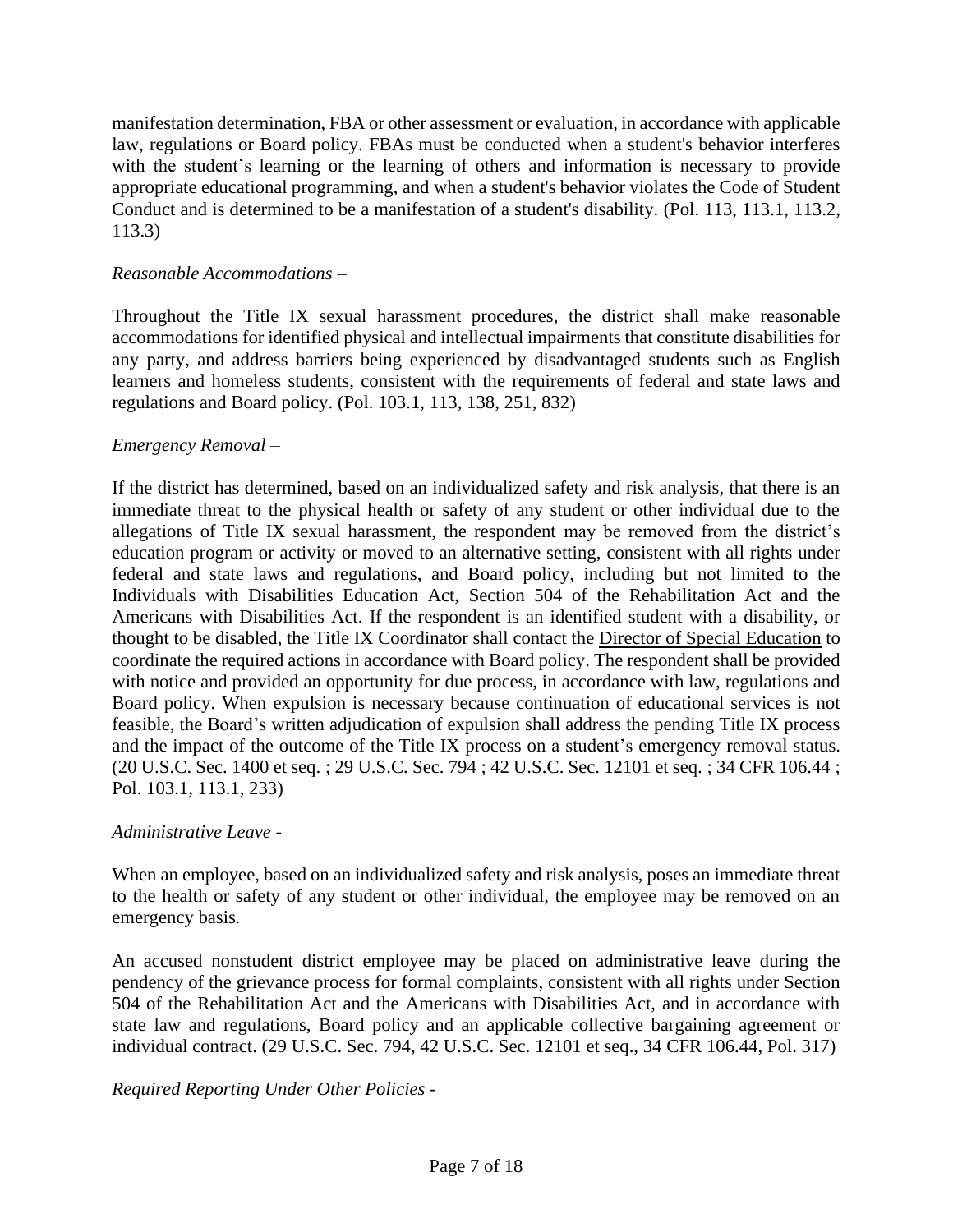In addition to implementing the Title IX sexual harassment procedures, the Title IX Coordinator shall ensure that reported conduct which meets the definition of other laws, regulations or Board policies, is also appropriately addressed in accordance with the applicable laws, regulations or Board policies, including but not limited to, incidents under the Safe Schools Act, reports of educator misconduct, threats, or reports of suspected child abuse. (Pol. 218, 317.1, 806, 824)

## Timeframes

Reasonably prompt timeframes shall be established for the conclusion of the grievance process for formal complaints, including timeframes for the informal resolution process and timeframes for filing and resolving appeals.

The established timeframes included in these procedures may be adjusted to allow for a temporary delay or a limited extension of time for good cause. Written notice of the delay or extension and the reason for such action shall be provided to the complainant and the respondent, and documented with the records of the complaint. Good cause may include, but is not limited to, considerations such as:

- 1. The absence of a party, a party's advisor or a witness.
- 2. Concurrent law enforcement activity.
- 3. Need for language assistance or accommodation of disabilities.

### Redirection or Dismissal of Title IX Formal Complaints

Formal complaints may be dismissed, if at any time during the investigation or written determination steps described below:

- 1. A complainant provides written notification of withdrawal of any allegations or of the formal complaint.
- 2. The respondent is no longer enrolled or employed by the district in a district program or activity.
- 3. Specific circumstances prevent the district from gathering evidence sufficient to reach a determination as to the formal complaint or allegations.

Only alleged conduct that occurred in the district's education program or activity, and against a person in the United States, may qualify as Title IX sexual harassment within the district's jurisdiction. If it is determined during the investigation or written determination steps below that none of the allegations, if true, would meet the definition and parameters of Title IX sexual harassment within the district's jurisdiction, the Title IX Coordinator shall dismiss the formal complaint under Title IX. If the matter merits review and possible action under the Code of Student Conduct and other Board policies or Attachment 2 addressing Discrimination Complaints, then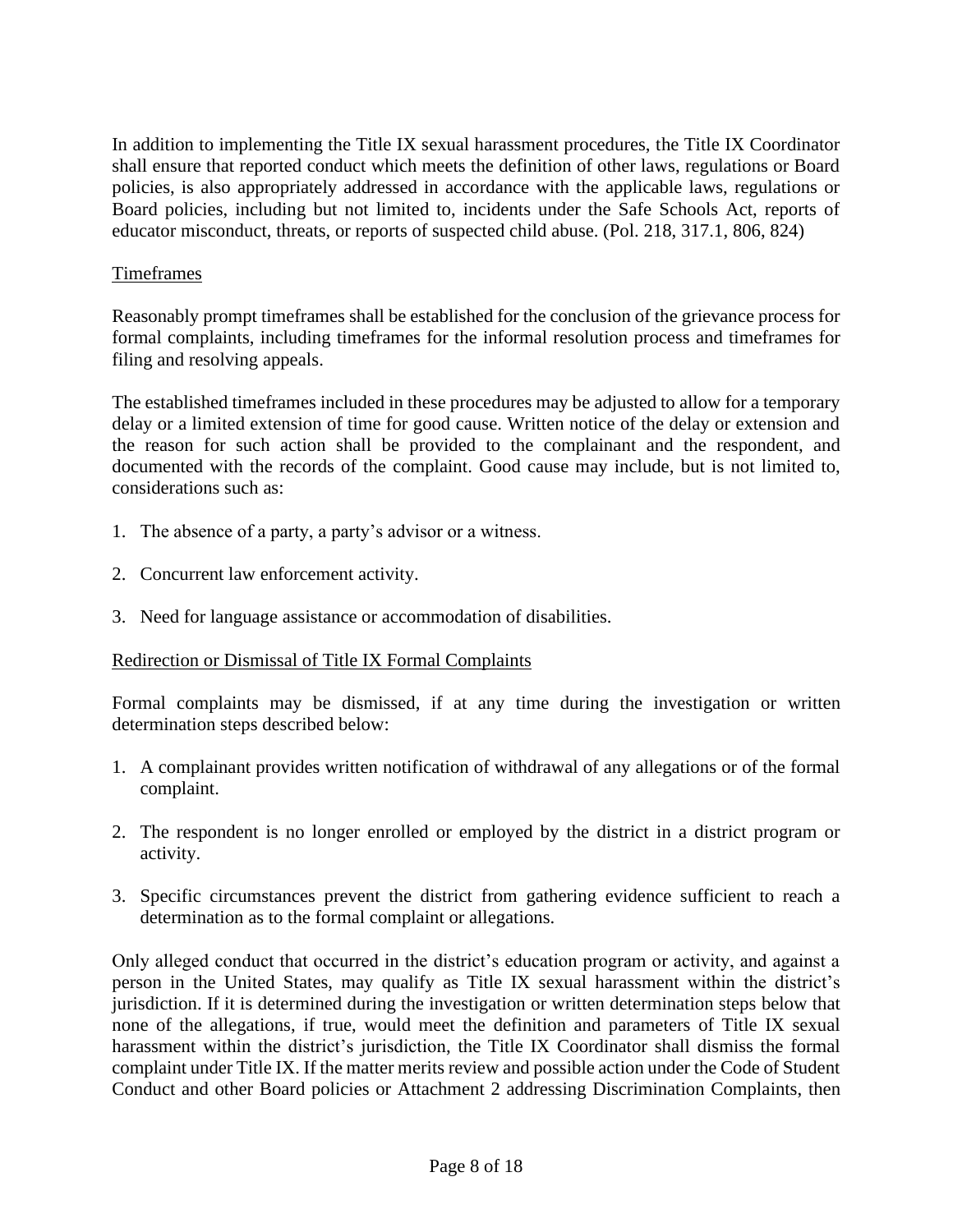the Title IX Coordinator shall redirect the report to the appropriate administrator to address the allegations.

Written notification shall be promptly issued to the parties simultaneously of any allegations found not to qualify or that are dismissed in compliance with Title IX. Written notification shall state whether the allegations will continue to be addressed pursuant to the Code of Student Conduct and other Board policies or Attachment 2 addressing Discrimination Complaints.

A dismissal may be appealed via the appeal procedures set forth in this Attachment.

## Consolidation of Title IX Formal Complaints

The district may consolidate formal complaints against more than one (1) respondent, or by more than one (1) complainant against one or more respondents, or by one (1) individual against another individual, where the allegations of sexual harassment arise out of the same facts or circumstances.

# **GRIEVANCE PROCESS FOR FORMAL COMPLAINTS**

## **Step 1 – Formal Complaint**

The district is required to initiate the grievance process for formal complaints when a complainant or the complainant's parent/guardian files a formal complaint. The Title IX Coordinator is also authorized to initiate this process despite a complainant's wishes when actions limited to supportive measures are not a sufficient response to alleged behavior, or when a formal complaint process is necessary to investigate and address the situation adequately. For example, if disciplinary action would be warranted if allegations are true, if the respondent is an employee, or if further investigation is needed to assess the extent of the behavior and impact on others, it may be clearly unreasonable not to initiate the formal complaint process. Only the Title IX Coordinator is authorized to initiate the formal complaint process despite a complainant's wishes, but the Title IX Coordinator may consult with the school solicitor and other district officials in making this decision.

The complainant or the Title IX Coordinator shall use the designated section of the Discrimination/Sexual Harassment/Bullying/Hazing/Dating Violence/Retaliation Report Form to file or sign a formal complaint.

The Title IX Coordinator shall assess whether the investigation should be conducted by the building principal, another district employee, the Title IX Coordinator or an attorney and shall promptly assign the investigation to that individual.

The Title IX Coordinator, investigator, decision-maker, or any individual designated to facilitate the informal resolution process, each must have completed the required training for such roles as designated in Board policy and shall not have a conflict of interest or bias for or against an individual complainant or respondent, or for or against complainants or respondents in general.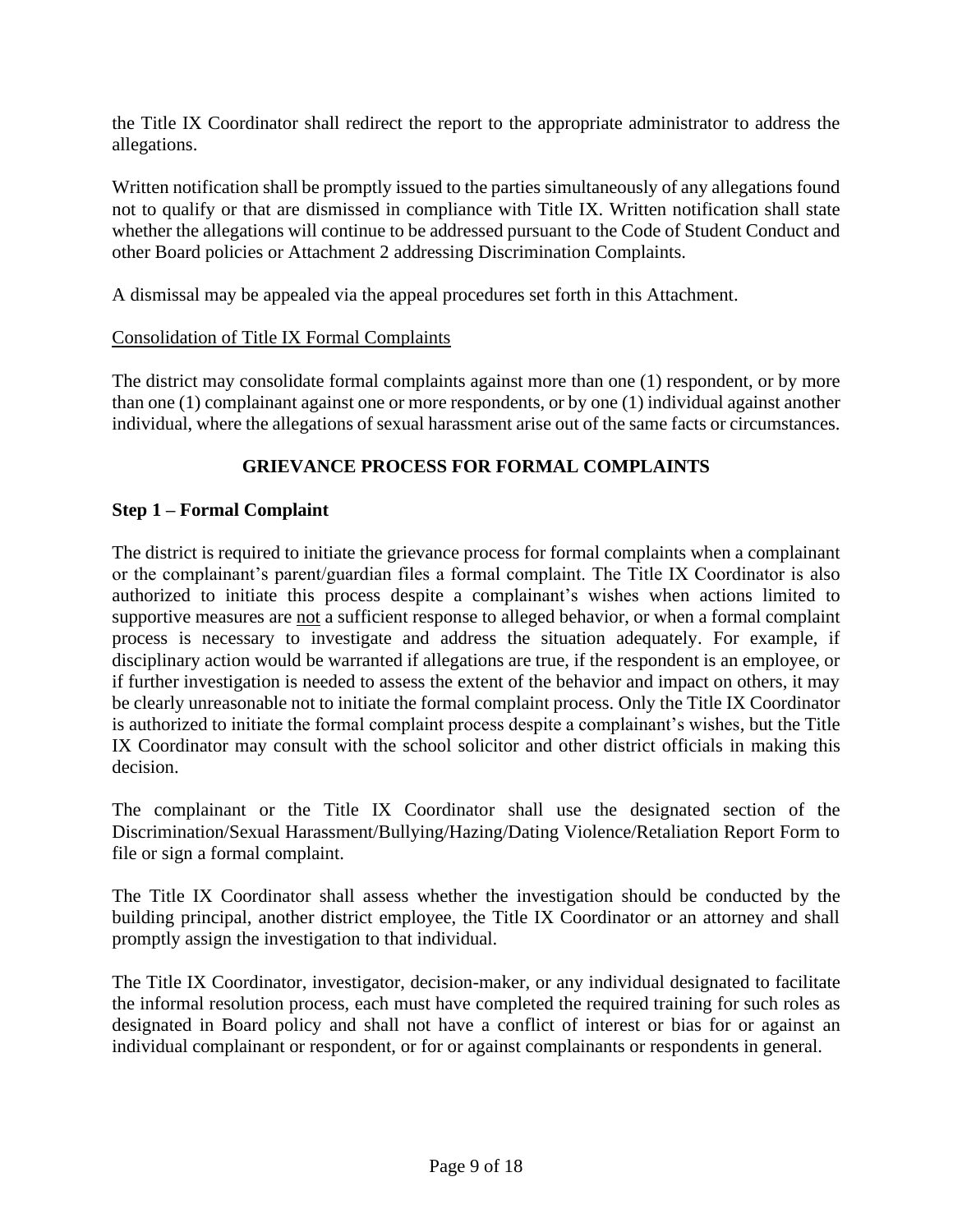The respondent shall be presumed not responsible for the alleged conduct until a written determination regarding responsibility has been made at the conclusion of the grievance process for formal complaints.

## *Notice Requirements -*

Upon receipt of a formal complaint, or when the Title IX Coordinator signs a formal complaint to initiate the grievance process for formal complaints, the Title IX Coordinator shall provide written notice to all known parties, and the parents/guardians of known parties, where applicable, providing the following information:

- 1. Notice of the district's grievance process for formal complaints and any informal resolution process that may be available.
- 2. Notice of the allegations potentially constituting Title IX sexual harassment, including sufficient details known at the time and with sufficient time to prepare a response before any initial interview. Sufficient details include:
	- a. The identity of the parties involved, if known.
	- b. The conduct allegedly constituting sexual harassment.
	- c. The date and location of the alleged incident(s), if known.
- 3. A statement that a written determination regarding responsibility shall be made at the conclusion of the grievance process for formal complaints and, until that time, the respondent is presumed not responsible for the alleged conduct.
- 4. Notice that parties may have an advisor of their choice, who may be, but is not required to be, an attorney. The advisor may inspect and review evidence.
- 5. Notice that Board policy and the district's Code of Student Conduct prohibits knowingly making false statements or knowingly submitting false information to school officials in connection with reports of misconduct or discrimination complaints.
- 6. Notice to all known parties of any additional allegations that the district decides to investigate during the course of the investigation.

# **Step 2 – Informal Resolution Process**

**[Note: The informal resolution process cannot be offered or used to facilitate a resolution for any formal complaint where the allegations state that an employee sexually harassed a student.]**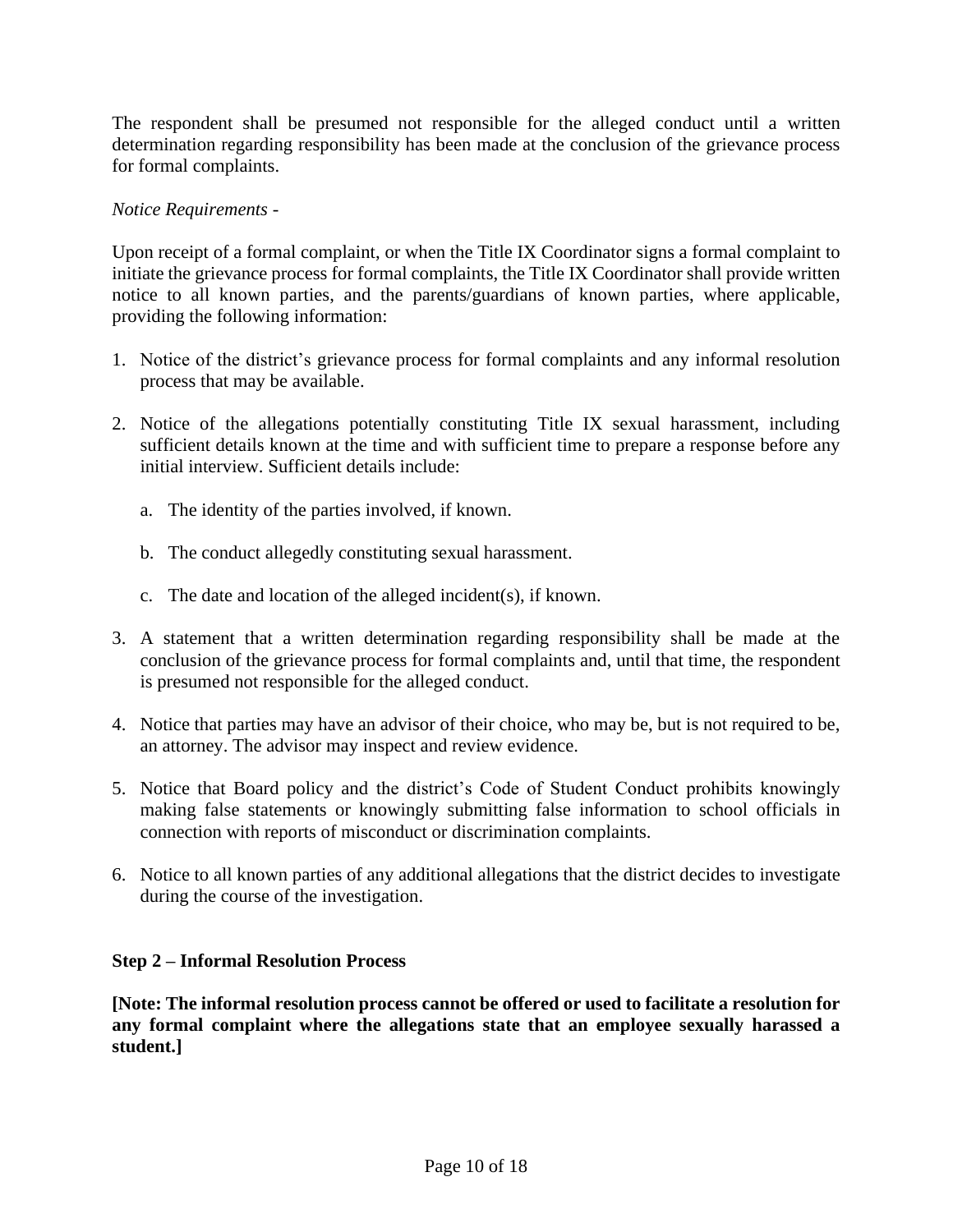At any time after a formal complaint has been filed, but prior to reaching a determination of responsibility, if the Title IX Coordinator believes the circumstances are appropriate, the Title IX Coordinator may offer the parties the opportunity to participate in an informal resolution process, which does not involve a full investigation and adjudication of the Title IX sexual harassment complaint.

The district may not require as a condition of enrollment or continuing enrollment, or employment or continuing employment, or enjoyment of any other right, waiver of the right to an investigation and adjudication of formal Title IX sexual harassment complaints. Similarly, a district may not require the parties to participate in an informal resolution process.

Informal resolutions can take many forms, depending on the particular case. Examples include, but are not limited to, mediation, facilitated discussions between the parties, restorative practices, acknowledgment of responsibility by a respondent, apologies, a requirement to engage in specific services, or supportive measures.

When offering an informal resolution process, the Title IX Coordinator shall:

- 1. Provide the parties a written notice disclosing the following:
	- a. The allegations.
	- b. The requirements of the informal resolution process, including the circumstances under which it precludes the parties from resuming a formal complaint arising from the same allegations; provided, however, that at any time prior to agreeing to a resolution, any party has the right to withdraw from the informal resolution process and resume the grievance process for formal complaints.
	- c. Any consequences resulting from participating in the informal resolution process, including the records that will be maintained or could be shared.
- 2. Obtain the parties' voluntary, written consent to the informal resolution process. As part of the consent process, all parties shall be informed of the rights being waived by agreeing to the informal resolution process and shall acknowledge such agreement in writing.
- 3. The informal resolution process shall be conducted within ten (10) school days of the parties' signed agreement for the informal resolution process.

If the matter is resolved to the satisfaction of the parties, the district employee facilitating the informal resolution process shall document the nature of the complaint and the proposed resolution of the matter, have both parties sign the documentation and receive a copy, and forward it to the Title IX Coordinator. Within twenty (20) school days after the complaint is resolved in this manner, the Title IX Coordinator shall contact the complainant to determine if the resolution was effective and to monitor the agreed upon remedies. The Title IX Coordinator shall document the informal resolution process, responses from all parties, and an explanation of why the district's response was not deliberately indifferent to the reported complaint of sexual harassment.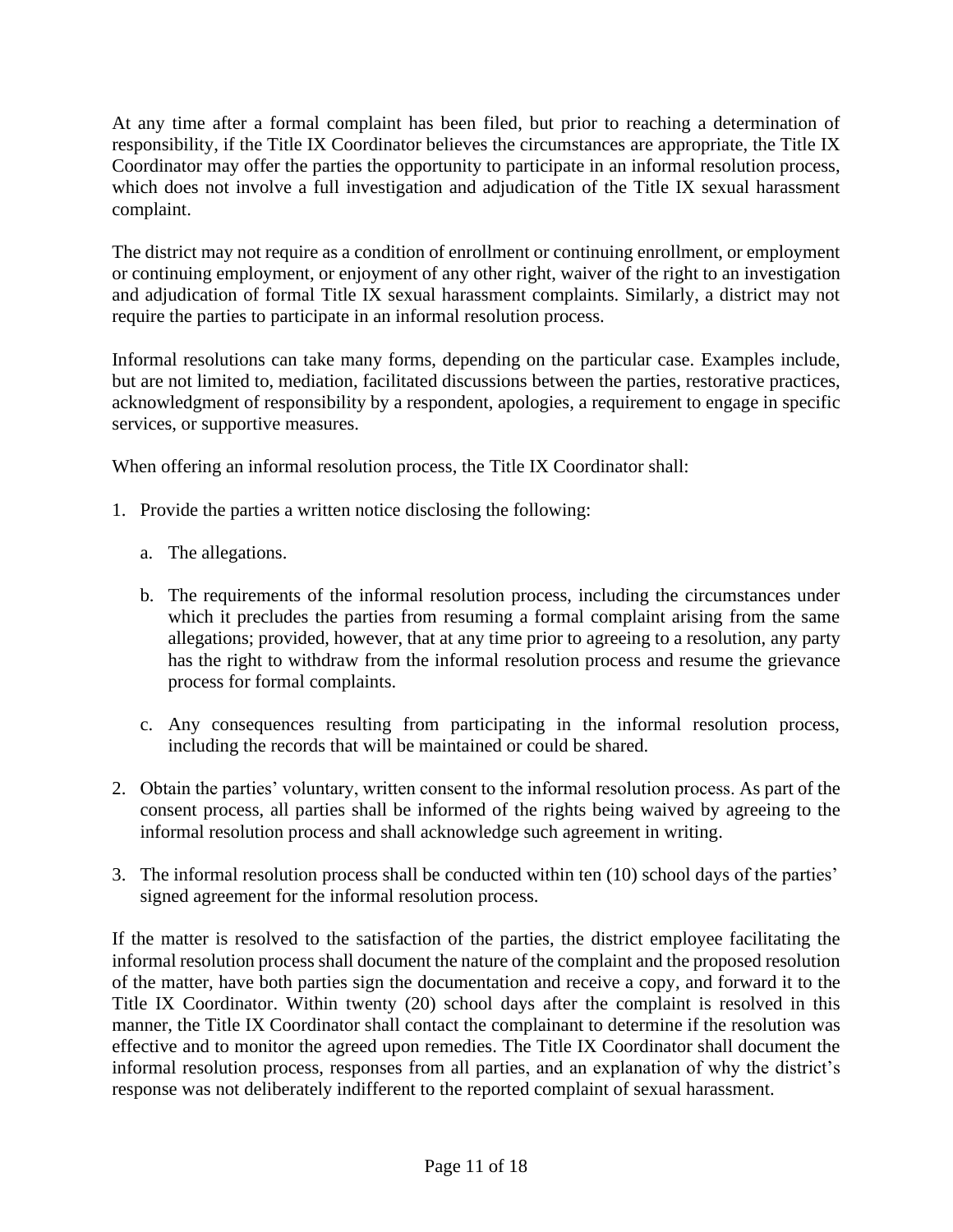# \***If Step 2 Informal Resolution Process results in the final resolution of the complaint, the following steps are not applicable.**

# **Step 3 – Investigation**

The designated investigator, if other than the Title IX Coordinator, shall work with the Title IX Coordinator to assess the scope of the investigation, who needs to be interviewed and what records or evidence may be relevant to the investigation. The investigation stage shall be concluded within thirty (30) school days.

When investigating a formal complaint, the investigator shall:

- 1. Bear the burden of proof and gather evidence and conduct interviews sufficient to reach a written determination. During the process of gathering evidence, unless the district obtains the voluntary, written consent of the party, or the party's parent/guardian when legally required, the district cannot access, consider, disclose or otherwise use a party's records which are protected by legal privilege, such as those records made or maintained by a physician, psychiatrist, psychologist, or other recognized professional or paraprofessional acting in the professional's or paraprofessional's capacity, or assisting in that capacity, and which are made and maintained in connection with providing treatment to the party. (Pol. 113.4, 207, 209, 216, Safe2Say Something Procedures)
- 2. Objectively evaluate all available evidence, including inculpatory and exculpatory evidence.
- 3. Provide an equal opportunity for the parties to present witnesses, including fact and expert witnesses, and other inculpatory and exculpatory evidence.
- 4. Not restrict the ability of either party to discuss the allegations under investigation or to gather and present relevant evidence.

However, the district may request a nondisclosure agreement be signed by the parties and their advisor(s), if any, stating that they will not disseminate or disclose evidence and documents exchanged in the investigation.

- 5. Provide the parties with the same opportunities to have others present during any interview or other meeting, including an advisor of the party's choice. The district may establish restrictions, applicable to both parties, regarding the extent to which the advisor may participate.
- 6. Provide written notice to any party whose participation is invited or expected during the investigation process with the following information, in sufficient time for the party to prepare to participate:
	- a. Date.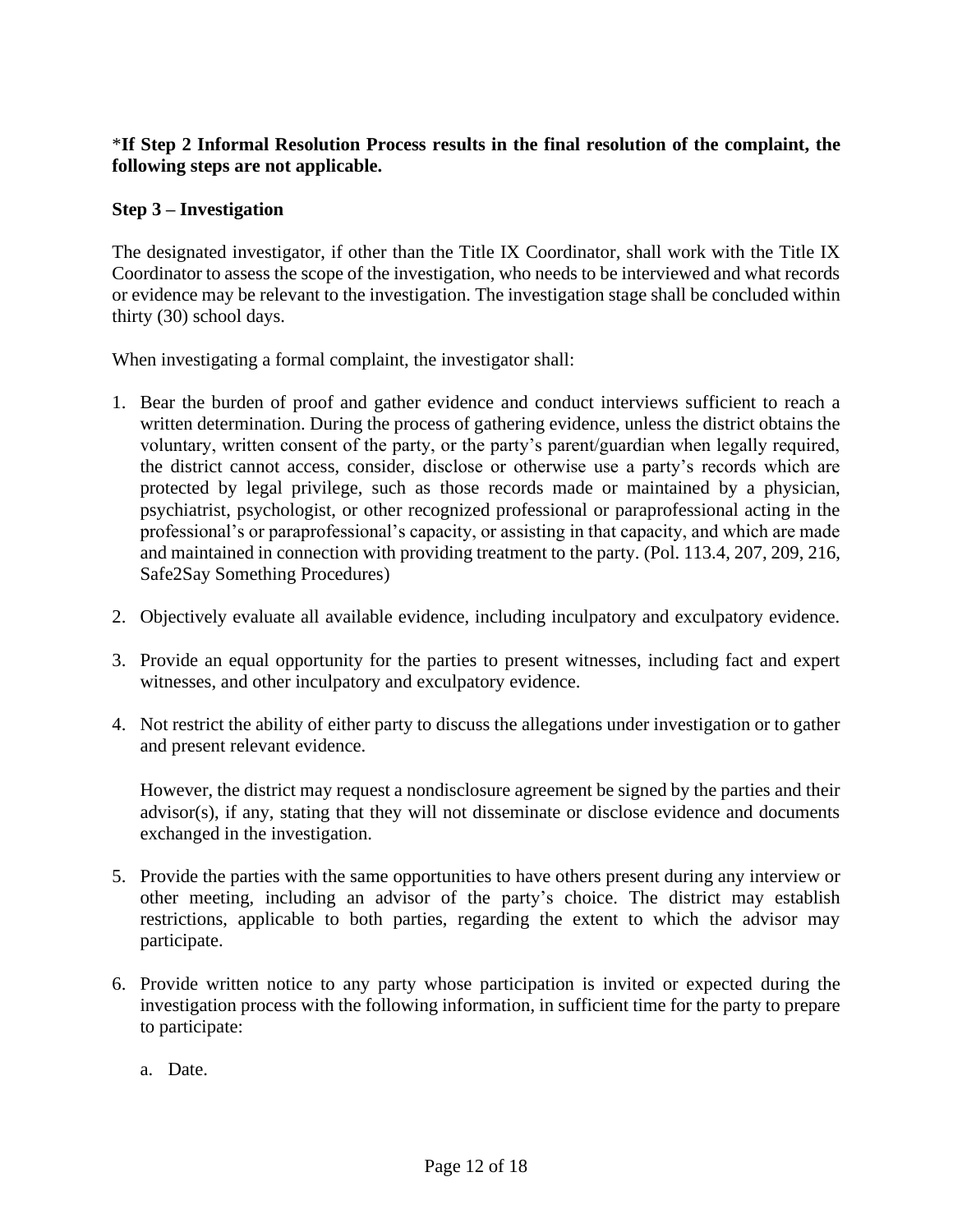- b. Time.
- c. Location.
- d. Participants.
- e. Purpose of all investigative interviews or other meetings.
- 7. Provide both parties an equal opportunity to inspect and review any evidence obtained as part of the investigation that is directly related to the allegations, including evidence the district does not intend to rely on to reach a determination regarding responsibility and any inculpatory and exculpatory evidence, whether obtained from a party or other source.

If at any point the investigation expands to include additional allegations that were not included in the initial notice provided upon initiation of the grievance process for formal complaints, the investigator shall alert the Title IX Coordinator. The Title IX Coordinator shall provide written notice of the new allegations to the known parties.

Prior to the completion of the investigative report, the investigator shall:

- 1. Send to each party and the party's advisor, if any, the evidence subject to inspection and review in electronic or hard copy format.
- 2. Provide the parties at least ten (10) school days following receipt of the evidence to submit a written response.
- 3. Consider the written response prior to drafting the investigative report.

The investigator shall draft an investigative report that fairly summarizes relevant evidence and shall provide the investigative report to all parties and to the designated decision-maker.

If the investigation reveals that the conduct being investigated may involve a violation of criminal law, the investigator shall promptly notify the Title IX Coordinator, who shall promptly inform law enforcement authorities about the allegations and make any additional required reports, in accordance with law, regulations and Board policy. (Pol. 218, 317.1, 806)

The obligation to conduct this investigation shall not be negated by the fact that a criminal or child protective services investigation of the allegations is pending or has been concluded. The investigator should coordinate with any other ongoing investigations of the allegations, including agreeing to request for a delay in fulfilling the district's investigative responsibilities during the fact-finding portion of a criminal or child protective services investigation. Such delays shall not extend beyond the time necessary to prevent interference with or disruption of the criminal or child protective services investigation and the reason for such delay shall be documented by the investigator.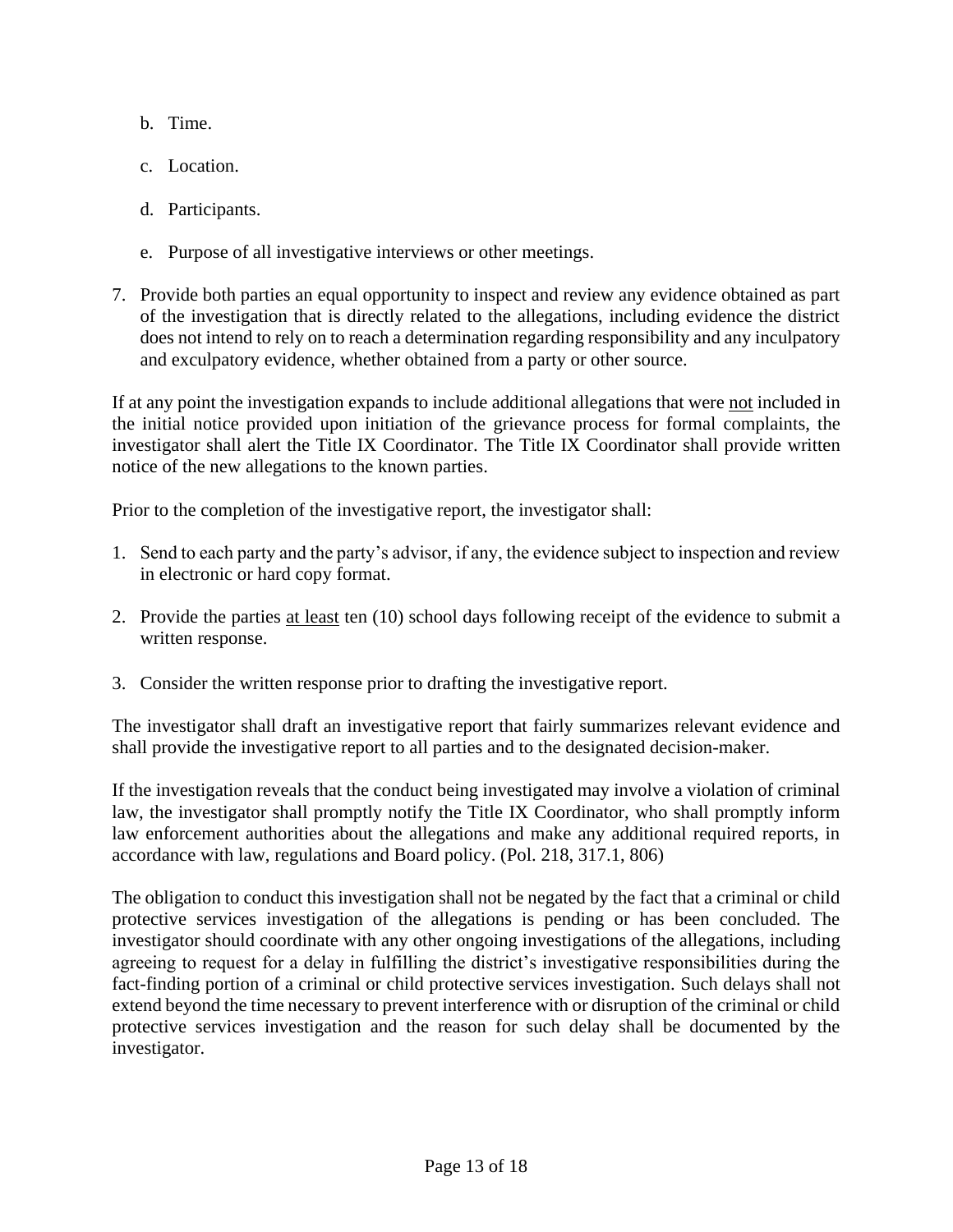In the course of an investigation, it is possible that conduct other than, or in addition to, Title IX sexual harassment may be identified as part of the same incident or set of circumstances, The fact that there may be Title IX sexual harassment involved does not preclude the district from addressing other identified violations of the Code of Student Conduct or Board policy. If such other conduct is being investigated and addressed together with Title IX sexual harassment as part of the Title IX grievance process for formal complaints, disciplinary action normally should not be imposed until the completion of the Title IX grievance process for formal complaints. A decision whether and when to take such action should be made in consultation with the school solicitor.

# **Step 4 – Written Determination and District Action**

# *Designation of Decision-Maker -*

To avoid any conflict of interest or bias, the decision-maker cannot be the same person as the Title IX Coordinator or the investigator. The responsibility as the decision-maker for complaints of Title IX sexual harassment shall generally be designated to the building principal.

If the decision maker has a conflict of interest or is a party in the formal complaint process, they shall disclose the conflict and the Title IX Coordinator shall designate another individual to serve as the decision-maker.

# *Written Determination Submissions -*

A written determination of responsibility (written determination) must not be finalized less than ten (10) days after the investigator completes the investigative report and provides it to all parties. Before the decision-maker reaches a determination regarding responsibility, the decision-maker shall afford each party the opportunity to submit written, relevant questions that a party wants to be asked of any party or witness, shall provide each party with the answers, and shall allow for additional, limited follow-up questions from each party.

Relevant questions for a party or witness must be submitted by each party within five (5) school days following receipt of the investigative report. Follow-up questions must be submitted by each party within five (5) school days of being provided the answers to the initial questions.

Questions and evidence about the complainant's sexual predisposition or prior sexual behavior are not relevant as part of the follow-up questions and responses, unless such questions and evidence about the complainant's prior sexual behavior are offered to prove that someone other than the respondent committed the conduct alleged by the complainant, or if the questions and evidence concern specific incidents of the complainant's prior sexual behavior with respect to the respondent and are offered to prove consent.

The decision-maker shall explain to the party proposing the questions about any decision to exclude a question as not relevant.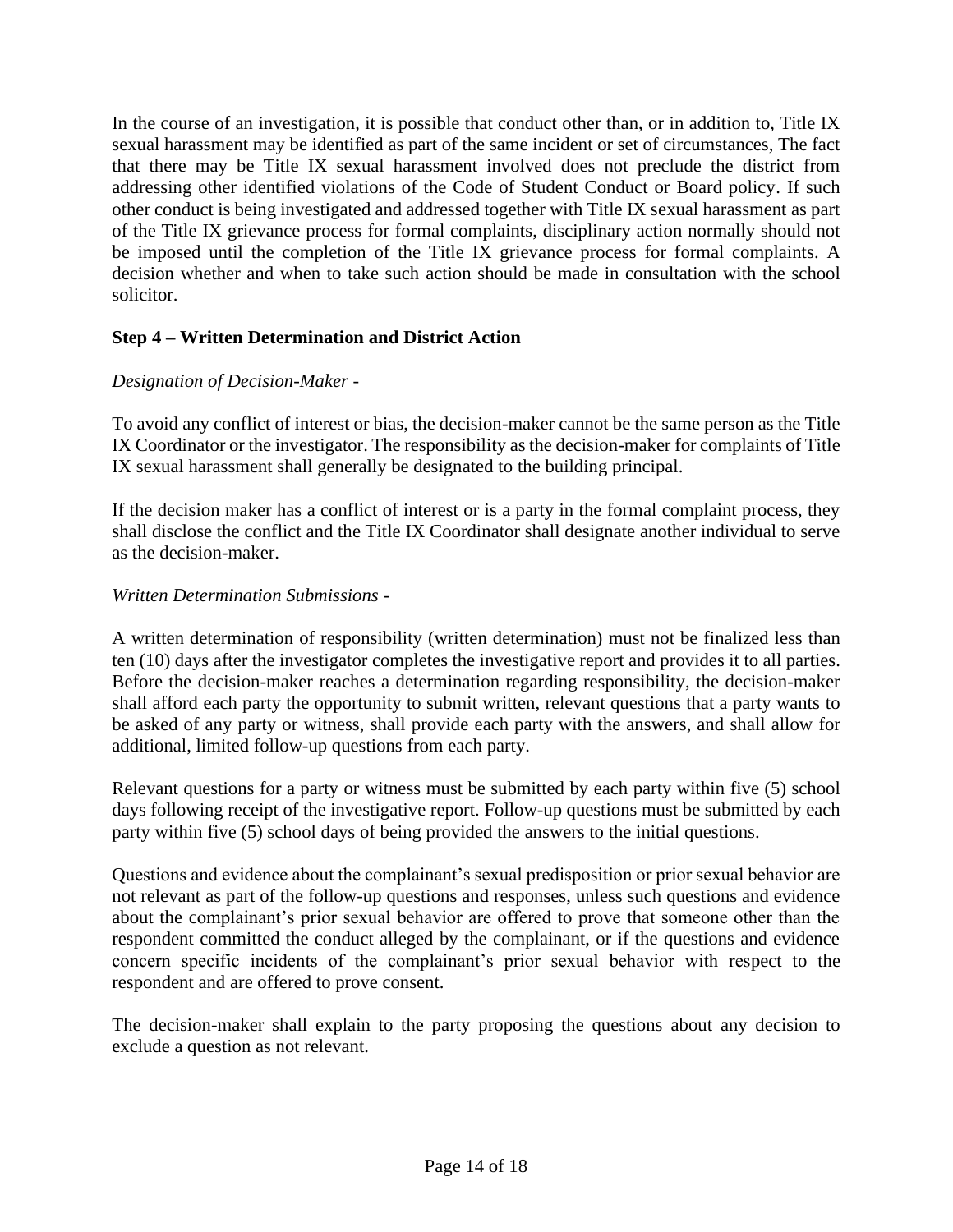### *Written Determination -*

The decision-maker must issue a written determination for the conduct alleged in formal complaints. To reach this determination, the decision-maker shall apply the preponderance of the evidence standard, meaning that the party bearing the burden of proof must present evidence which is more credible and convincing than that presented by the other party or which shows that the fact to be proven is more probable than not.

In considering evidence, the decision-maker shall ensure credibility determinations are not based on an individual's status as a complainant, respondent or witness.

After considering all relevant evidence, the decision-maker shall issue a written determination that includes:

- 1. Identification of the allegations potentially constituting Title IX sexual harassment.
- 2. A description of the procedural steps taken from the receipt or signing of the formal complaint through the written determination, including any notifications to the parties, interviews with parties and witnesses, site visits, and methods used to gather other evidence.
- 3. Findings of fact supporting the determination.
- 4. Conclusions regarding the application of the district's Code of Student Conduct or Board policies to the facts.
- 5. A statement of, and rationale for, the result as to each allegation, including:
	- a. Determination regarding responsibility.
	- b. Disciplinary sanctions.
	- c. Remedies designed to restore or preserve equal access to the district's education program or activity that will be provided by the district to the complainant. Such remedies may be punitive or disciplinary and need not avoid burdening the respondent.
- 6. The procedures, deadline and permissible bases for the complainant and respondent to appeal.

The written determination shall be provided to the parties simultaneously. The determination becomes final either:

- 1. On the date that the district provides the parties with the written decision of the result of the appeal, if an appeal is filed;
- 2. Or, if an appeal is not filed, on the date on which an appeal would no longer be considered timely, in accordance with the timeframe established for appeals in this Attachment.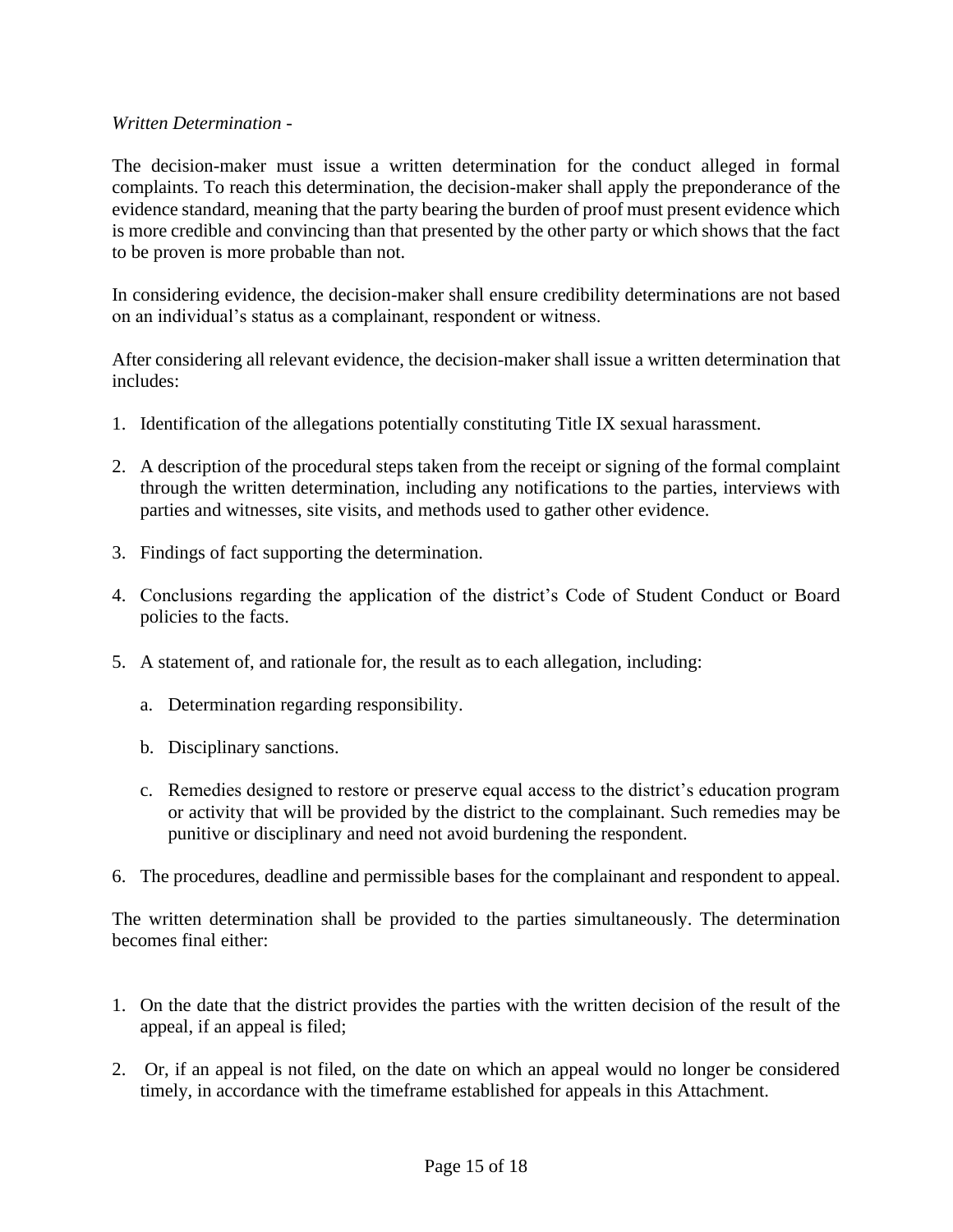The Title IX Coordinator shall be responsible to ensure that any remedies are implemented by the appropriate district officials and for following up as needed to assess the effectiveness of such remedies. Disciplinary actions shall be consistent with the Code of Student Conduct, Board policies and administrative regulations, district procedures, applicable collective bargaining agreements, and state and federal laws and regulations, including specific requirements and provisions for students with disabilities. (Pol. 113.1, 218, 233, 317, 317.1)

# **Appeal Process**

Districts must offer both parties the right to appeal a determination of responsibility and the right to appeal the district's dismissal of a Title IX formal complaint or any allegation in the Title IX formal complaint. The scope of appeals related to Title IX sexual harassment are limited to the following reasons for appeal as stated in the Title IX regulations:

- 1. A procedural irregularity that affected the outcome of the matter.
- 2. New evidence that that could affect the outcome was not reasonably available at the time the decision to dismiss or determination of responsibility was made.
- 3. The Title IX Coordinator, investigator(s), or decision-maker(s) had a conflict of interest or bias for or against the individual complainant or respondent or for or against complainants or respondents generally that affected the outcome of the matter.

Written notice of a party's appeal shall be submitted to the Title IX Coordinator within five (5) school days after the date of the written determination. Notice of appeal shall include a brief statement describing the basis for the appeal.

The Title IX Coordinator shall ensure that the designated appeal authority is not the same person as the decision-maker that reached the determination, the investigator, or the Title IX Coordinator. The designated appeal authority shall be the Assistant Superintendent.

For all appeals, the designated appeal authority shall:

- 1. Provide written notice to the other party when notice of an appeal is filed and implement appeal procedures equally for both parties.
- 2. Provide both parties a reasonable, equal opportunity to submit a written statement in support of or challenging the stated basis for the appeal. Supporting statements shall describe in detail as applicable the procedural irregularities asserted to have affected the outcome of the determination, the nature of any new evidence asserted to have affected the outcome, and the nature of any bias asserted to have affected the outcome, with an explanation of how the outcome was affected by such factors. If evidence exists supporting the basis for appeal, it shall accompany the supporting statement, or it shall identify where such evidence may be found.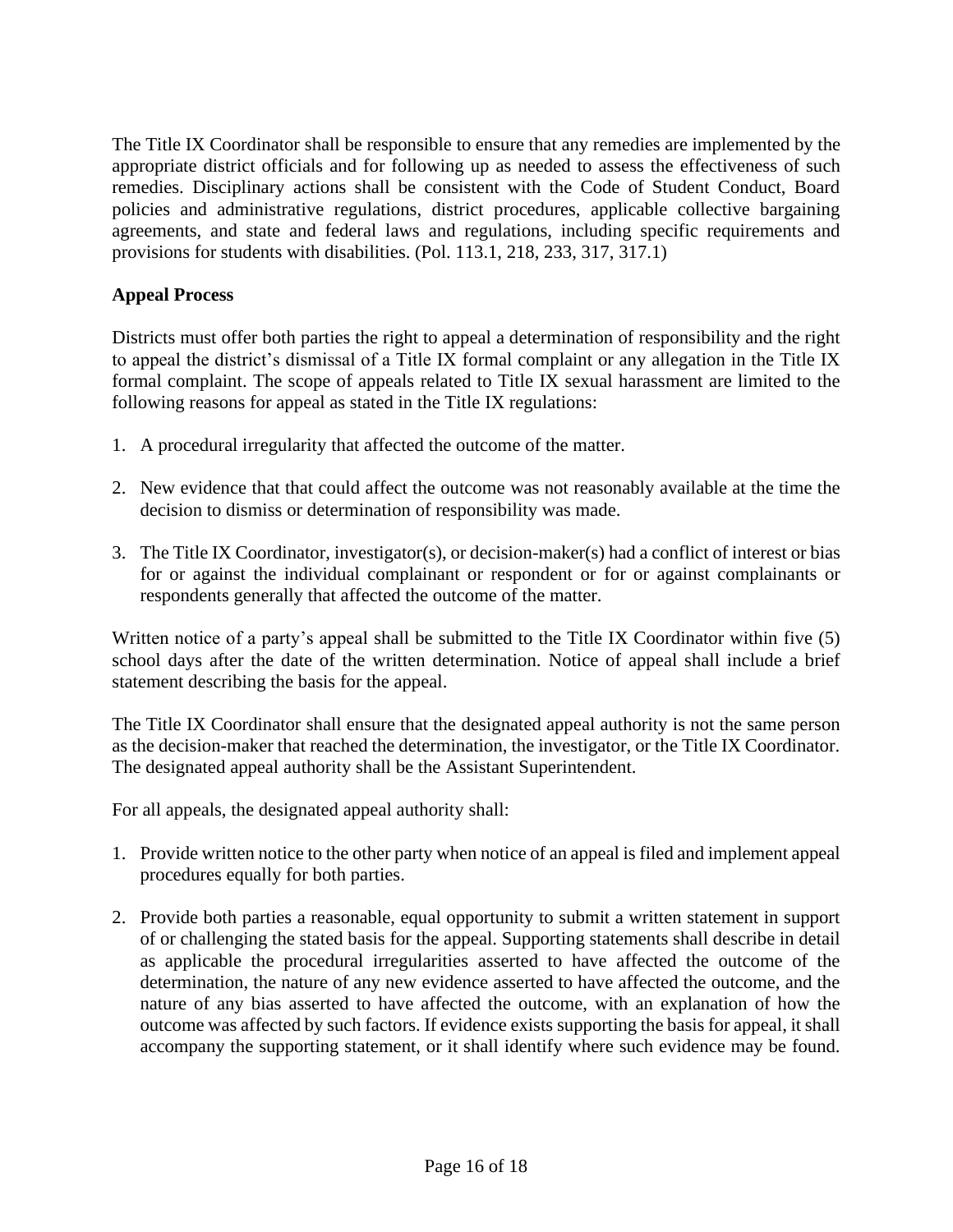Supporting statements must be submitted to the appeal authority and provided to the other party within ten (10) school days of the written notice of appeal.

Statements in opposition to the appeal shall be submitted within five (5) school days of the submission of supporting statements. If a statement in opposition to an appeal refers to any evidence beyond what is described in a supporting statement, it shall accompany the statement in opposition, or it shall identify where such evidence may be found.

The appeal authority may accept and consider evidence in support of or in opposition to an appeal in making any conclusions necessary to deciding the appeal. Alternatively, when the appeal authority determines that factors exist making it necessary for the decision-maker to further develop the evidentiary record relevant to the basis for appeal, the appeal authority may return the matter to the decision-maker for that limited purpose.

- 3. Determine whether the appeal meets the grounds for permitted reasons for appeal and justifies modifying the written determination.
- 4. Issue a written decision setting forth the respects, if any, in which the written determination is modified and the rationale for the result within twenty (20) school days.
- 5. Provide the written decision simultaneously to both parties. A copy of the written decision shall also be provided to the Title IX Coordinator.

### Recordkeeping

The district shall maintain the following records for a period of a minimum of seven (7) years after conclusion of procedures and implementation of disciplinary sanctions and/or remedies, or in the case of a complainant or respondent who is a minor, until the expiration of the longest statute of limitations for filing a civil suit applicable to any allegation:

- 1. Each Title IX sexual harassment investigation, including any written determination and any audio or audiovisual recording or transcript, and disciplinary sanctions imposed on the respondent, and any remedies provided to the complainant designed to restore or preserve equal access to the district's education program or activity.
- 2. Any appeal and the result.
- 3. Any informal resolution and the result.
- 4. All materials used to train the Title IX Coordinator, investigators, decision-makers, and any person who facilitates an informal resolution process.
- 5. Records of any district actions, including any supportive measures, taken in response to a report or formal complaint of Title IX sexual harassment. In each instance, the district shall document the basis for its conclusion that its response was not deliberately indifferent, and document that it has taken measures designed to restore or preserve equal access to the